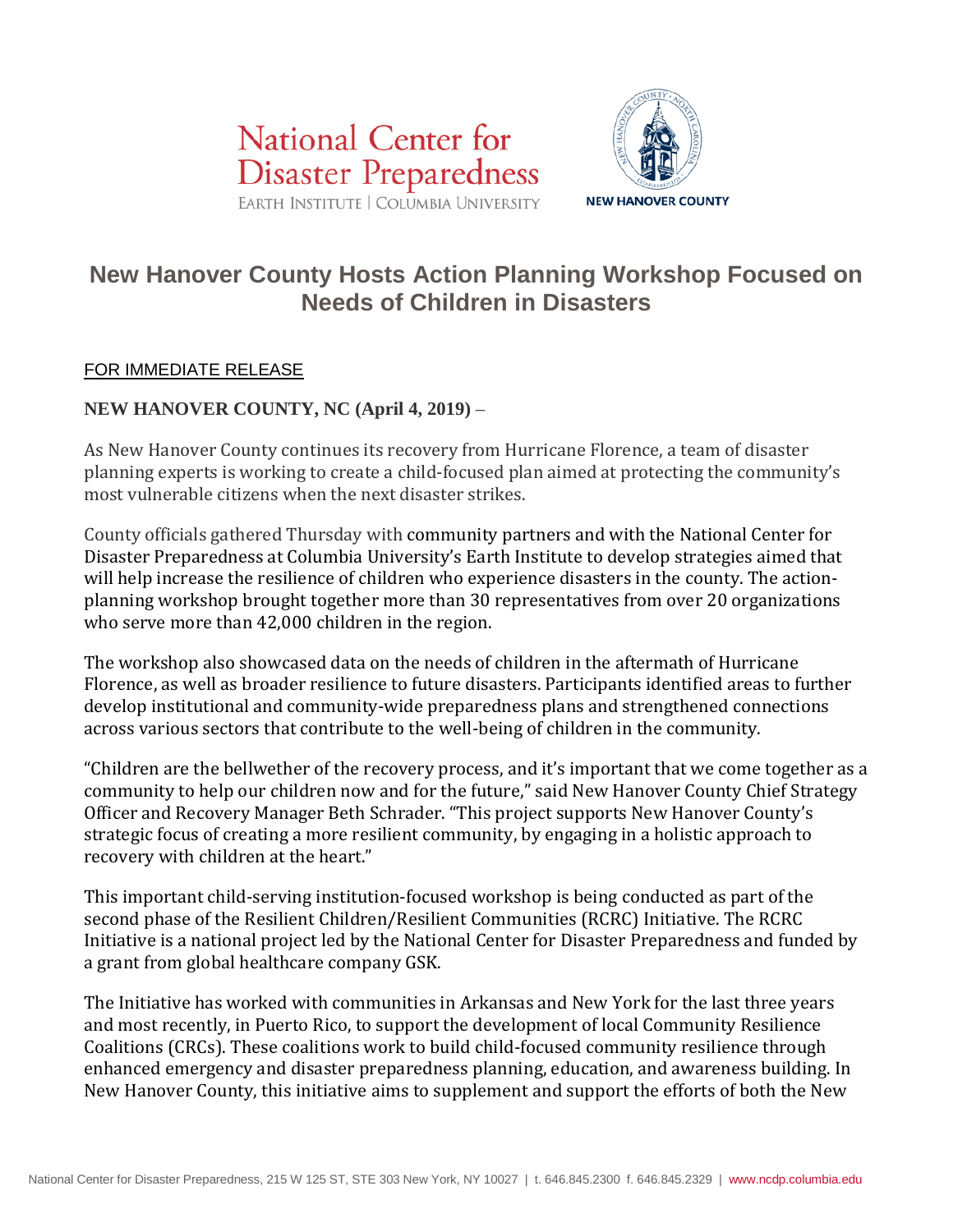



Hanover County Resiliency Task Force as well as the New Hanover County Long-term Recovery Group.

The second phase of this project, started in early 2019, will provide two years of institutional support from NCDP to New Hanover County. Mebane Boyd, the RCRC Initiative's local community champion who also leads the Resiliency Task Force, who's steering committee is closely engaged with this project, said "The work of the Resiliency Task Force to create a more trauma-aware and resiliency-focused community has already been enhanced through our collaboration with the NCDP. We are excited about our continued work together, not only in the context of disaster recovery and preparedness, but also in working to build our community's resiliency skills and protective factors for children who need this from their families and community, even when they are not in a disaster."

"This work will not only benefit New Hanover County, but other communities recovering from disasters across the country", said Jeff Schlegelmilch, deputy director of NCDP, and director of the RCRC Initiative. "This initiative brings together the strength of community partners in New Hanover County, with other partners in North Carolina as well as Arkansas, New York and Puerto Rico, and throughout the country to share best practices, develop new tools and approaches, and to ensure that the trajectory of a child's development is not altered by disasters"

"We are proud to support NCDP and partners in our home state of North Carolina to expand the work of the Resilient Children, Resilient Communities Initiative," said Becki Lynch, Director of US Community Partnerships at GSK. "The community is making important investments to prepare families, and the institutions that they rely on, to keep children safe and help them to bounce back from the impact of disaster."

For more information on the recovery efforts of New Hanover County, see: <https://hurricanerecovery.nhcgov.com/>

For more information on the RCRC Initiative please see: <https://ncdp.columbia.edu/rcrc>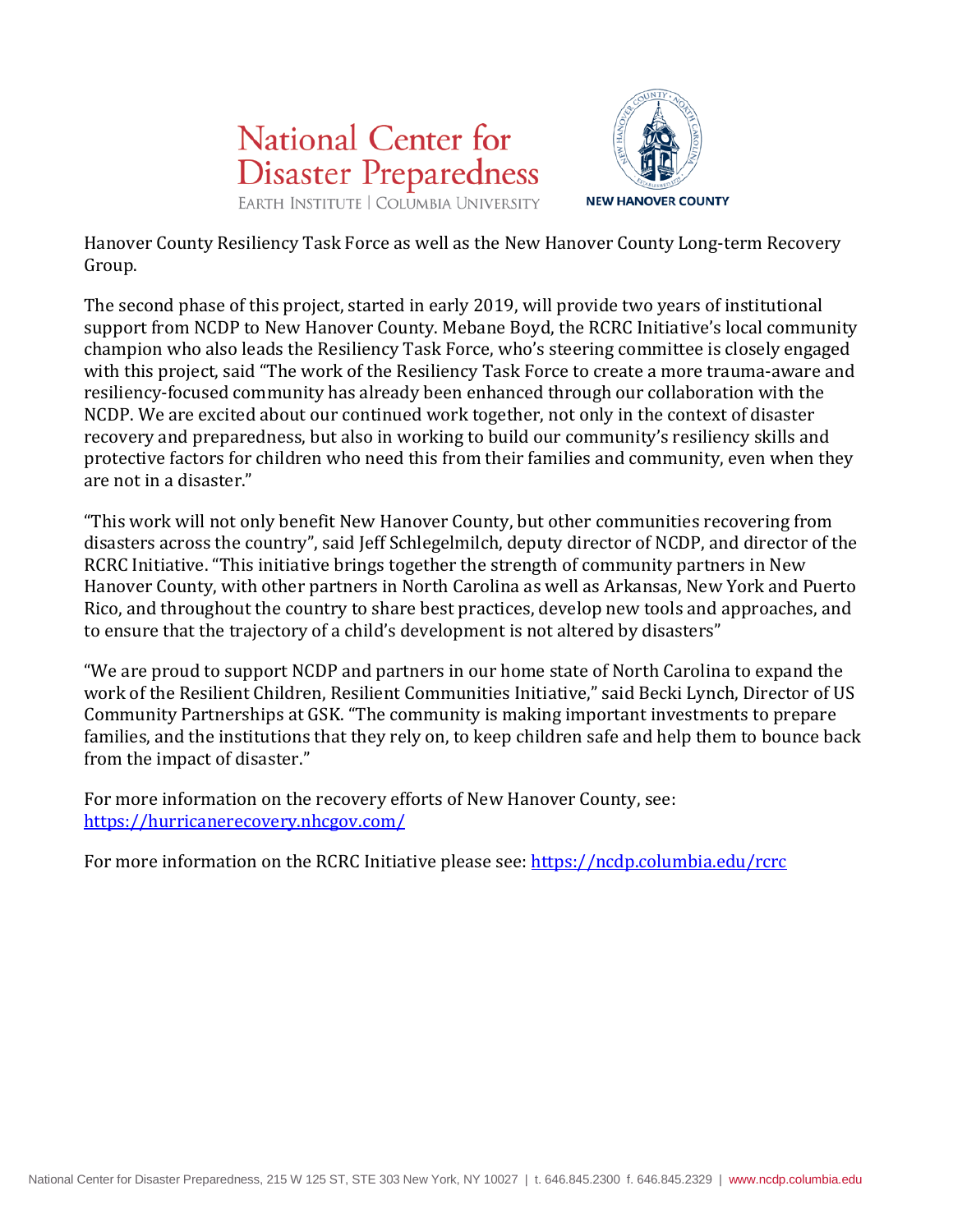



For further information and press inquiries, please contact:

#### **New Hanover County**

Jessica Loeper Chief Communications Officer, Interim Office: (910) 798-7461 [jloeper@nhcgov.com](mailto:jloeper@nhcgov.com)

**Communities in Schools, New Hanover County** Louise Hicks Executive Director [louise@ciscapefear.org](mailto:louise@ciscapefear.org) Office: (910) 343-1901

## **National Center for Disaster Preparedness, Earth Institute, Columbia University**

Jonathan Sury Project Director, Field Operations | Communications [jjs2154@columbia.edu](mailto:jjs2154@columbia.edu) Mobile: (714) 293-3782

#### **About NCDP**

[The National Center for Disaster Preparedness at the Earth Institute](http://ncdp.columbia.edu/) of Columbia University works to understand and improve the nation's capacity to prepare for, respond to and recover from disasters. NCDP focuses on the readiness of governmental and non-governmental systems; the complexities of population recovery; the power of community engagement; and the risks of human vulnerability, with a particular focus on children. Learn more about this initiative: <http://ncdp.columbia.edu/rcrc>

\_\_\_\_\_\_\_\_

#### **About the RCRC Initiative**

The Resilient Children Resilient Communities Initiative has worked for three years to design the RCRC Toolbox [\(https://rcrctoolbox.org\)](https://rcrctoolbox.org/). As part of the project, NCDP and Save the Children chose two pilot communities to develop, test and fine-tune this new child-focused disaster planning model. The communities are Washington County, Arkansas and Putnam County, New York. In both locations, the project team established "Community Resilience Coalitions," which brought emergency management officials together with child-serving institutions, schools, after school programs, social service providers, health care providers, parents, and dozens of other stakeholders to address gaps in the infrastructure that protects children in the event of a major disaster. The team organized local events to educate policymakers and the public about its work,